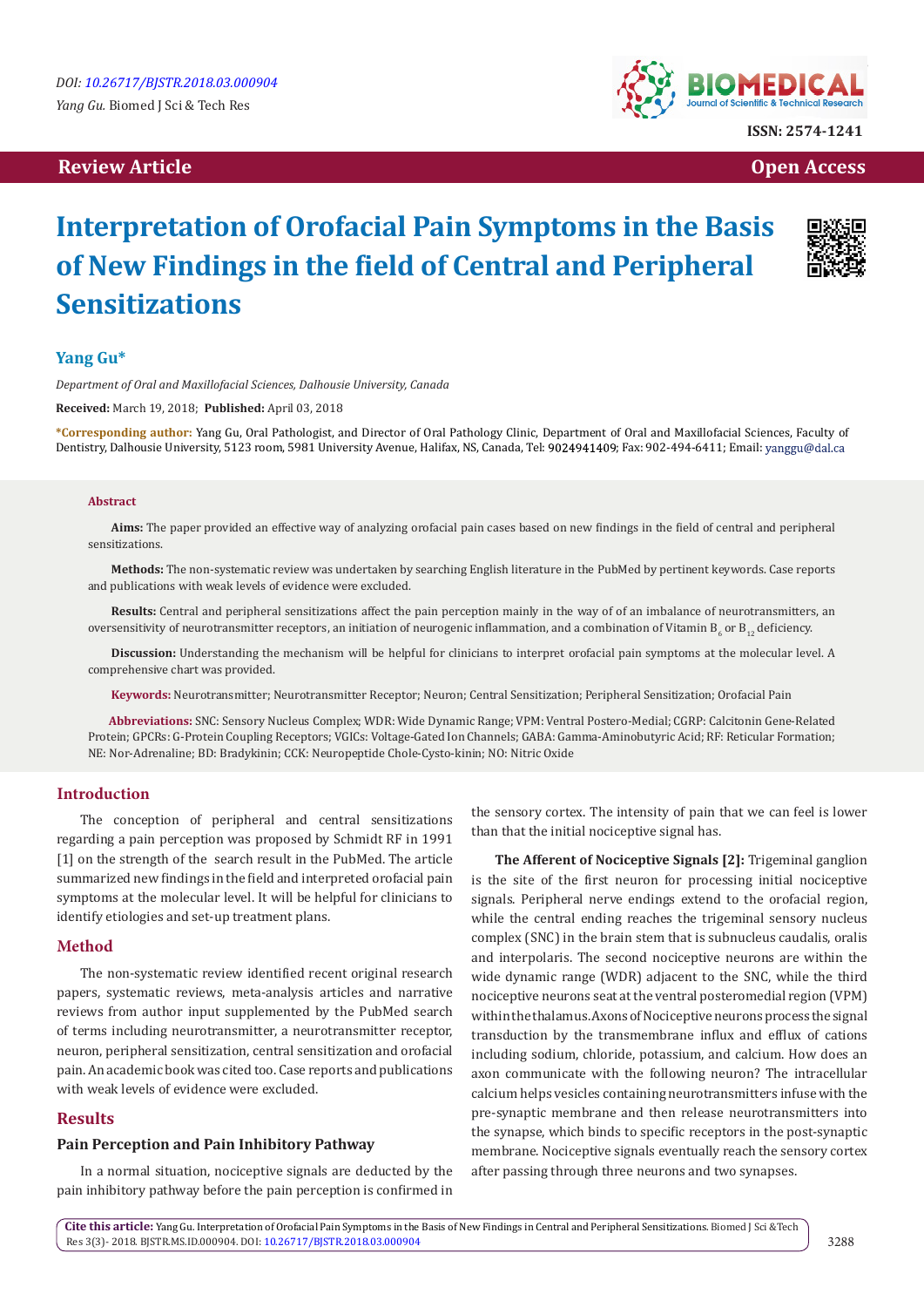**Nociceptive Neurotransmitters and Receptors:** They are substance P binding the neurokinin 1 receptor (NK1 receptor) [3], calcitonin gene-related protein (CGRP) binding the CGRP receptor [4] and Glutamate binding the Glutamate receptor [5]. Those are released from pre-synaptic terminals and activate 2nd and 3rd neurons and eventually reach the sensory cortex. NK-1 receptor and CGRP receptor belong to G-protein coupling receptors (GPCRs) group. Glutamate receptors including NMDA receptor and AMPA receptor belong to Voltage-gated ion channels (VGICs) group.

**Inhibitory Neurotransmitters and Receptors:** Two synaptic spaces at WDR and VPM are locations where inhibitory neurotransmitters work on [6]. Gamma-aminobutyric acid (GABA) [7] and Glycine [8] produced by the reticular formation (RF) interneurons in WDR inhibit the second neurons to accept Nociceptive signals. Another four neurotransmitters inhibit 2nd and 3rd neurons to transmit nociceptive signals. They are Serotonin (5-HT) [9] produced by the nucleus raphe, noradrenaline (NE) [10] produced by the locus coeruleu in the limbic system, Endogenous opioids [2] and cannabinoids [11] produced by hypothalamus and pituitary gland. 5-HT1A/D receptors binding 5-HT, alpha2 receptors binding NE, Opioid receptors binding endogenous opioids and Cannabinoid receptors binding cannabinoids all belong to the GPCR alpha 1 group. Opioid receptors at pre-synaptic terminals and post-synaptic membranes are distributed at the cortex, thalamus, periaqueductal gray, spinal cord and peripheral nerve endings [2].

#### **Peripheral Sensitization**

Peripheral sensitization is increased responsiveness and a reduced threshold of nociceptive neurons in the periphery to the stimulation of their receptive fields. (Definition from International Association of Study Pain www.iasp-pain.org/taxonomy)

**Increased Responsiveness:** Continuous tissue damage maintains a continuous high concentration of noxious stimuli. Noxious stimuli include prostaglandins (PGs), Bradykinin (BK), neurotrophins and cations [2]. Damaged cells release PGs to recruit immune cells. At the same time, PGs bind GPCR alpha s. Irritated vessels trigger BK formation that cleaves from kininogens in plasma. BK links BK1/2 receptors. Broken nerves produce neurotrophins for the reinnervation. Simultaneously neurotrophins attach with transforming tyrosine kinase receptor A (Trk A receptor). GPCR alpha s, BK1/2 receptors, Trk A receptors and NK1 receptors are located at the peripheral endings of nociceptive nerves (C-fiber and A-beta fiber).

Damaged cells release cations counting sodium, potassium, and calcium who bind Voltage-gated ion channels (VGICs) of the terminal ending of C-fibre and A-beta fiber. The peripheral sensitization subsides when PGs, BK, neurotrophins, and cations are diluted; otherwise, patients have a continuous pain. In addition, Mast cells release Substance P that binds NK1 receptors [12]. Substance P and Bradykinin at the peripheral region decrease the threshold of the temperature afferent fiber [2]. Therefore, patients have a burning sensation. On other hands, the Vitamin B12 deficiency increases the risk of demyelination. It may increase the responsiveness to nociceptive signals [13].

**Reduced Threshold:** A-beta fiber has a lower threshold of depolarization than C-fibre, while C-fibre relatively is very easy to be damaged [14]. In condition of a persistent and severe tissue injury, A-beta fiber replaces C-fibre to transmit nociceptive signals [15]. The lower threshold in A-beta fiber renders nociceptive signals set off action potentials easily. A-beta is a mechanoreceptive fiber too. Accordingly, patients present with allodynia, a light touch triggering pain. When A-beta fiber begins to transmit nociceptive inputs the peripheral inhibitory mechanism will stop to work because A-beta fiber doesn't have mu opioid receptors, which are only present in C fibre [2]. On that account, a chronic pain doesn't respond to opioid drugs.

## **Neurogenic Inflammation:**

 Continuously activated 1st neurons produce neuropeptides peripherally as an axon reflex that is substance P, neurokinin, calcitonin gene-related protein (CGRP) and Glutamate [2,3]. The involving field of neuropeptides is beyond the tissue injury area because of the distribution of the nerve branches. Therefore, patients have a radiating pain. Neuropeptides have an independent function of vasodilation and permeability. In addition, substance P stimulates mast cell degranulation by binding substance P receptors [12,16]. Granules and secretions from mast cells coordinate with the preceding inflammation. The consequence is the surrounding field adjacent to the tissue injury area has an inflammation too. It also magnifies the original inflammation. Clinically patients have hyperalgesia, an over-response to pain stimuli. Substance P also stimulates platelets producing 5-HT and mast cells producing histamine. The symptom will be burning sensation with a reddish and edematous appearance.

#### **Central Sensitization**

Increased responsiveness of nociceptive neurons in the central nervous system to their normal or subthreshold afferent input. (Definition from International Association of Study Pain www.iasppain.org/taxonomy)

**Increased Responsiveness to the Normal Afferent Input:** Reportedly anxiety [17,18] or a higher level of dopamine [19,20] accompanies with a lower level of GABA and Glycine. Neuropeptide cholecystokinin (CCK), an antagonist of endogenous opioids, will be produced in the situation of chronic pain [2]. The level of 5-HT and NE is lower in the situation of depression. The activated Histamine Receptor 3 is related to interneurons in the WDR spontaneously firing [21]. On other hands, Vitamin B6 is the cofactor of an enzyme of Glutamate decarboxylase, which is the way of the GABA synthesis. Deficiency of Vitamin B6 relatively reduces the amount of GABA [22].

**Increased Responsiveness to the Sub threshold Afferent Input:** In the scenario of hypoxia, ischemia or other CNS injury WDR Glia including microglia and astrocytes produces prostaglandins (PGs), nitric oxide (NO) and cytokines exciting 2nd neurons by intracellular calcium accumulation that wipes off the magnesium blockage to NMDA receptor [2]. The consequence is  $2<sup>nd</sup>$  neurons expressing more NMDA receptors, which are more sensitive to Glutamate than AMPA receptors.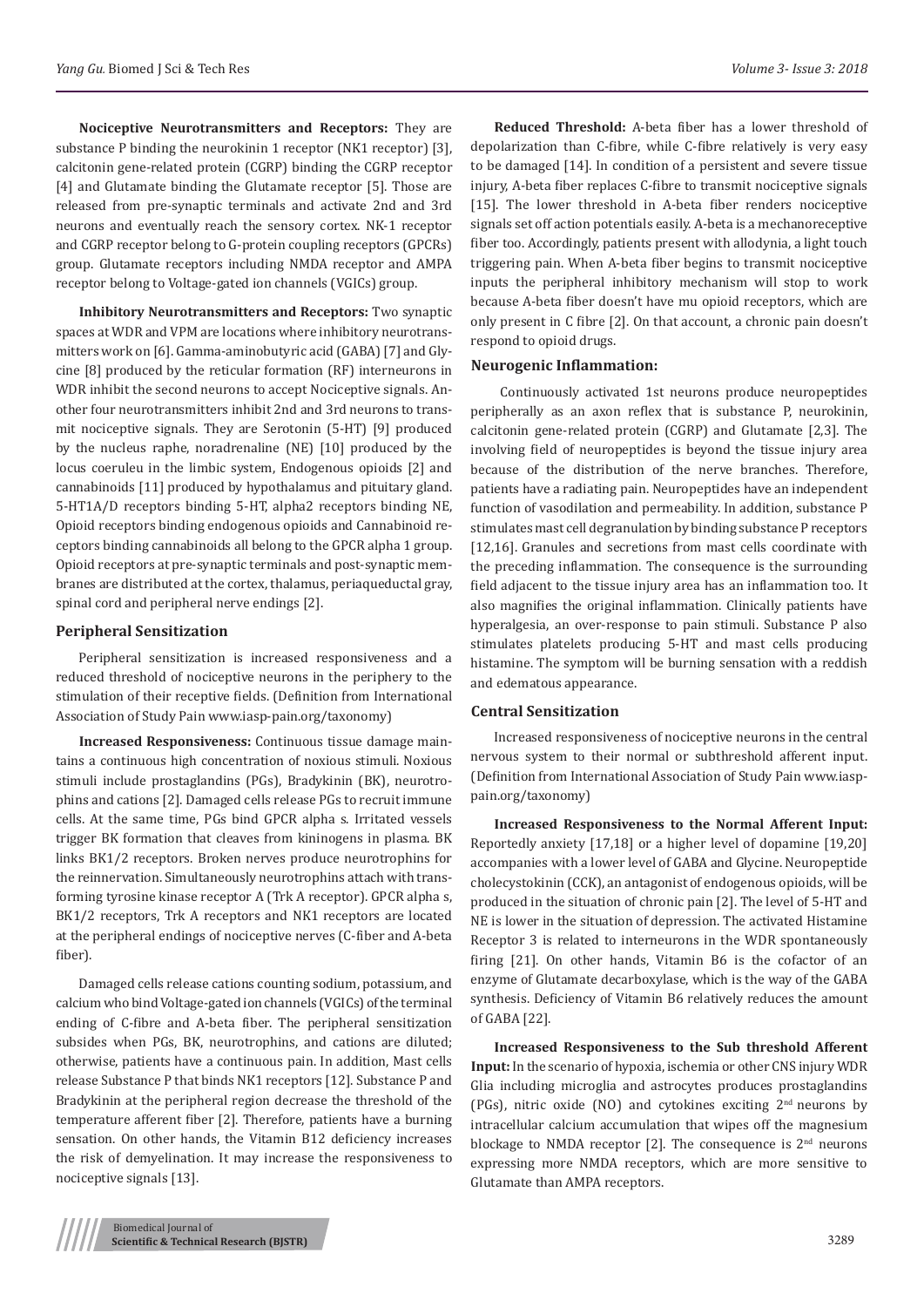#### **Discussion**

The orofacial pain includes toothache, myalgia, arthralgia, and neuralgia. Sometimes it is difficult to find the initial injury area because of complicated anatomy structures. It could be the best waybeyond the anatomy restriction to analyze orofacial pain symptoms at the molecular level (Table 1). The interpretation could be beneficial for clinicians to identify etiologies and set up an appropriate treatment plan.

**Table 1:** Symptoms,molecular mechanisms and underlying causes of the Orofacial Pain

| Orofacial pain symptoms | <b>Potential mechanisms</b>              | <b>Underlying causes</b>                                    |
|-------------------------|------------------------------------------|-------------------------------------------------------------|
| Continuous pain         | Persistent tissue injury or inflammation | Anxiety or depression<br>A higher level of dopamine         |
| Burning sensation       | High level of substance P or bradykinin  |                                                             |
| Radiating pain          | The first neuron is activated.           | Active histamine receptor 3                                 |
| Allodynia               | C-fibre is replaced by A-beta fibre.     | Vitamin B6 or B 12 deficiency<br>Headache caused by hypoxia |
| Hyperalgesia            | Mast cell degranulation                  |                                                             |

#### **References**

- 1. [Schmidt RF \(1991\) Neurophysiology of nociception and](https://www.ncbi.nlm.nih.gov/pubmed/18415163) pain in deep [tissue \(skeletal muscle, tendon, joint, connective tissue\). Schmerz 5\(1\):](https://www.ncbi.nlm.nih.gov/pubmed/18415163)  [13-28.](https://www.ncbi.nlm.nih.gov/pubmed/18415163)
- 2. [Miles T, Nauntofte B, Svensson P \(2004\) Clinical oral physiology,](https://www.nature.com/articles/4811577)  [Quintessence Publishing Co Ltd, Copenhagen Chapter 4: 93-139.](https://www.nature.com/articles/4811577)
- 3. [Li WW, Guo TZ, Shi X, Sun Y, Wei T, et al. \(2015\) Substance P spinal](https://www.ncbi.nlm.nih.gov/pubmed/26386297)  [signaling induces glial activation and nociceptive sensitization after](https://www.ncbi.nlm.nih.gov/pubmed/26386297)  [fracture. Neuroscience 310: 73-90.](https://www.ncbi.nlm.nih.gov/pubmed/26386297)
- 4. [Melo Carrillo A, Noseda R, Nir RR, Schain AJ, Stratton J, et al. \(2017\)](https://www.ncbi.nlm.nih.gov/pubmed/28642283)  [Selective Inhibition of Trigeminovascular Neurons by Fremanezumab:](https://www.ncbi.nlm.nih.gov/pubmed/28642283)  [A Humanized Monoclonal Anti-CGRP Antibody. The Journal of](https://www.ncbi.nlm.nih.gov/pubmed/28642283)  [Neuroscience 37\(30\): 7149-7163.](https://www.ncbi.nlm.nih.gov/pubmed/28642283)
- 5. [Vilar B, Busserolles J, Ling B, Laffray S, Ulmann L, et al. \(2013\) Alleviating](https://www.ncbi.nlm.nih.gov/pubmed/24285900)  [Pain Hypersensitivity through Activation of Type 4 Metabotropic](https://www.ncbi.nlm.nih.gov/pubmed/24285900)  [GlutamateReceptor. The Journal of Neuroscience 33\(48\): 18951-18965.](https://www.ncbi.nlm.nih.gov/pubmed/24285900)
- 6. [Drake RA, Hulse RP, Lumb BM, Donaldson LF \(2014\) The degree of](https://www.ncbi.nlm.nih.gov/pubmed/24879873/)  [acute descending control of spinal nociception in an area of primary](https://www.ncbi.nlm.nih.gov/pubmed/24879873/)  [hyper algesia is dependent on the peripheral domain of afferent input. J](https://www.ncbi.nlm.nih.gov/pubmed/24879873/)  [Physiol 592\(16\): 3611-3624.](https://www.ncbi.nlm.nih.gov/pubmed/24879873/)
- 7. [Alavian F, Ghiasvand S, Sahraei H, Rafiei Rad M \(2017\) Intervention of the](https://www.ncbi.nlm.nih.gov/pubmed/29299214)  [Gamma-Aminobutyric Acid Type B Receptors of the Amygdala Central](https://www.ncbi.nlm.nih.gov/pubmed/29299214)  [Nucleus on the Sensitivity of the Morphine-Induced Conditionally](https://www.ncbi.nlm.nih.gov/pubmed/29299214)  [Preferred Location in Wistar Female Rats. Addict Health 9\(2\): 110-117.](https://www.ncbi.nlm.nih.gov/pubmed/29299214)
- 8. [Armbruster A, Neumann E, Kötter V, Hermanns H, Werdehausen R, et](https://www.ncbi.nlm.nih.gov/pubmed/29375301)  [al. \(2018\) The GlyT1 Inhibitor Bitopertin Ameliorates Allodynia and](https://www.ncbi.nlm.nih.gov/pubmed/29375301)  [Hyperalgesia in Animal Models of Neuropathic and Inflammatory Pain.](https://www.ncbi.nlm.nih.gov/pubmed/29375301)  [Frontiers in Molecular Neuroscience 10: 438.](https://www.ncbi.nlm.nih.gov/pubmed/29375301)
- 9. [Tian Z, Yamanaka M, Bernabucci M, Zhao MG, Zhuo M \(2017\)](https://www.ncbi.nlm.nih.gov/pubmed/28606116/)  [Characterization of serotonin-induced inhibition of excitatory synaptic](https://www.ncbi.nlm.nih.gov/pubmed/28606116/)  [transmission in the anterior cingulate cortex. Molecular Brain 10\(1\): 21.](https://www.ncbi.nlm.nih.gov/pubmed/28606116/)
- 10. [Obata H \(2017\) Analgesic Mechanisms of Antidepressants for](https://www.ncbi.nlm.nih.gov/pubmed/29160850)  [Neuropathic Pain. Int J Mol Sci 18\(11\): 2483.](https://www.ncbi.nlm.nih.gov/pubmed/29160850)
- 11. [Selley DE, Welch SP, Sim Selley LJ \(2013\) Sphingosine Lysolipids in the](https://www.ncbi.nlm.nih.gov/pubmed/23782998)  [CNS: Endogenous Cannabinoid Antagonists or a Parallel Pain Modulatory](https://www.ncbi.nlm.nih.gov/pubmed/23782998)  [System? Life Sci 93\(5-6\): 187-193.](https://www.ncbi.nlm.nih.gov/pubmed/23782998)
- 12. [Eller Smith OC, Nicol AL, Christianson JA \(2018\) Potential Mechanisms](https://www.ncbi.nlm.nih.gov/pubmed/29487504) [Underlying Centralized Pain and Emerging Therapeutic Interventions.](https://www.ncbi.nlm.nih.gov/pubmed/29487504) [Frontiers in Cellular Neuroscience 12: 35.](https://www.ncbi.nlm.nih.gov/pubmed/29487504)
- 13. [Shohei Yamamoto, Hideki Ono, Kazuhiko Kume, Masahiro Ohsawa](https://www.sciencedirect.com/science/article/pii/S1347861315002443) [\(2016\) Oxaliplatin treatment changes the function of sensory nerves in](https://www.sciencedirect.com/science/article/pii/S1347861315002443) [rats. Journal of Pharmacological Sciences 130\(4\): 189-193.](https://www.sciencedirect.com/science/article/pii/S1347861315002443)
- 14. [Van Den Broeke EN, Mouraux A, Groneberg AH, Pfau DB, Treede RD, et al.](https://www.ncbi.nlm.nih.gov/pubmed/26334010) [\(2015\) Characterizing pinprick-evoked brain potentials before and after](https://www.ncbi.nlm.nih.gov/pubmed/26334010) [experimentally induced secondary hyperalgesia. J Neurophysiol 114\(5\):](https://www.ncbi.nlm.nih.gov/pubmed/26334010) [2672-268.](https://www.ncbi.nlm.nih.gov/pubmed/26334010)
- 15. [Paladini A, Fusco M, Coaccioli S, Skaper SD, Varrassi G \(2015\) Chronic](https://www.ncbi.nlm.nih.gov/pubmed/26431140) [Pain in the Elderly: The Case for New Therapeutic Strategies, Pain](https://www.ncbi.nlm.nih.gov/pubmed/26431140) [Physician 18\(5\): 863-876.](https://www.ncbi.nlm.nih.gov/pubmed/26431140)
- 16. [Liu M, Fitzgibbon M, Wang Y, Reilly J, Qian X, et al. \(2018\) Ulk4 regulates](https://www.ncbi.nlm.nih.gov/pubmed/29391390) [GABAergic signaling and anxiety-related behavior. Translational](https://www.ncbi.nlm.nih.gov/pubmed/29391390) [Psychiatry 8\(1\): 43.](https://www.ncbi.nlm.nih.gov/pubmed/29391390)
- 17. [Lueken U, Kuhn M, Yang Y, Straube B, Kircher, et al. \(2017\) Modulation of](https://www.ncbi.nlm.nih.gov/pubmed/28872638) [defensive reactivity by GLRB allelic variation: converging evidence from](https://www.ncbi.nlm.nih.gov/pubmed/28872638) [an intermediate phenotype approach, Translational Psychiatry 7\(9\):](https://www.ncbi.nlm.nih.gov/pubmed/28872638) [1227.](https://www.ncbi.nlm.nih.gov/pubmed/28872638)
- 18. [Shimizu S, Sogabe S, Yanagisako R, Inada A, Yamanaka M, et al.](https://www.ncbi.nlm.nih.gov/pubmed/28671605) [\(2017\) Glycine-Binding Site Stimulants of NMDA Receptors Alleviate](https://www.ncbi.nlm.nih.gov/pubmed/28671605) [Extrapyramidal Motor Disorders by Activating the Nigrostriatal](https://www.ncbi.nlm.nih.gov/pubmed/28671605) [Dopaminergic Pathwa. Int J Mol Sci 18\(7\): 1416.](https://www.ncbi.nlm.nih.gov/pubmed/28671605)
- 19. [Alfredo Alaniz Palacios Ataulfo, Martínez Torr \(2017\) Antagonistic effect](https://www.nature.com/articles/s41598-017-17530-8) [of dopamine structural analogues on human GABAρ1 receptor. Scientific](https://www.nature.com/articles/s41598-017-17530-8) [reports 7: 17385.](https://www.nature.com/articles/s41598-017-17530-8)
- 20. [Steve Mc Garaughty, Katharine L Chu, Marlon D Cowart, Jorge D](http://jpet.aspetjournals.org/content/343/1/13) [Brioni \(2012\) Antagonism of Supraspinal Histamine H3 Receptors](http://jpet.aspetjournals.org/content/343/1/13) [Modulates Spinal Neuronal Activity in Neuropathic Rats. The journal of](http://jpet.aspetjournals.org/content/343/1/13) [pharmacology and experimental therapeutics 343 \(1\): 13-20.](http://jpet.aspetjournals.org/content/343/1/13)
- 21. [Pena IA, Roussel Y, Daniel K, Mongeon K, Johnstone D, et al. \(2017\)](https://www.ncbi.nlm.nih.gov/pubmed/29061647) [Pyridoxine-Dependent Epilepsy in Zebrafish Caused by Aldh7a1](https://www.ncbi.nlm.nih.gov/pubmed/29061647) [Deficiency. Genetics 207\(4\): 1501-1518.](https://www.ncbi.nlm.nih.gov/pubmed/29061647)
- 22. [Drake RA, Leith JL, Almahasneh F, Martindale J, Wilson AW, et al. \(2016\)](https://www.ncbi.nlm.nih.gov/pubmed/27581447) [Periaqueductal Grey EP3 Receptors Facilitate Spinal Nociception in](https://www.ncbi.nlm.nih.gov/pubmed/27581447) [Arthritic Secondary Hypersensitivity. The Journal of Neuroscience](https://www.ncbi.nlm.nih.gov/pubmed/27581447) [36\(35\): 9026 -9040.](https://www.ncbi.nlm.nih.gov/pubmed/27581447)